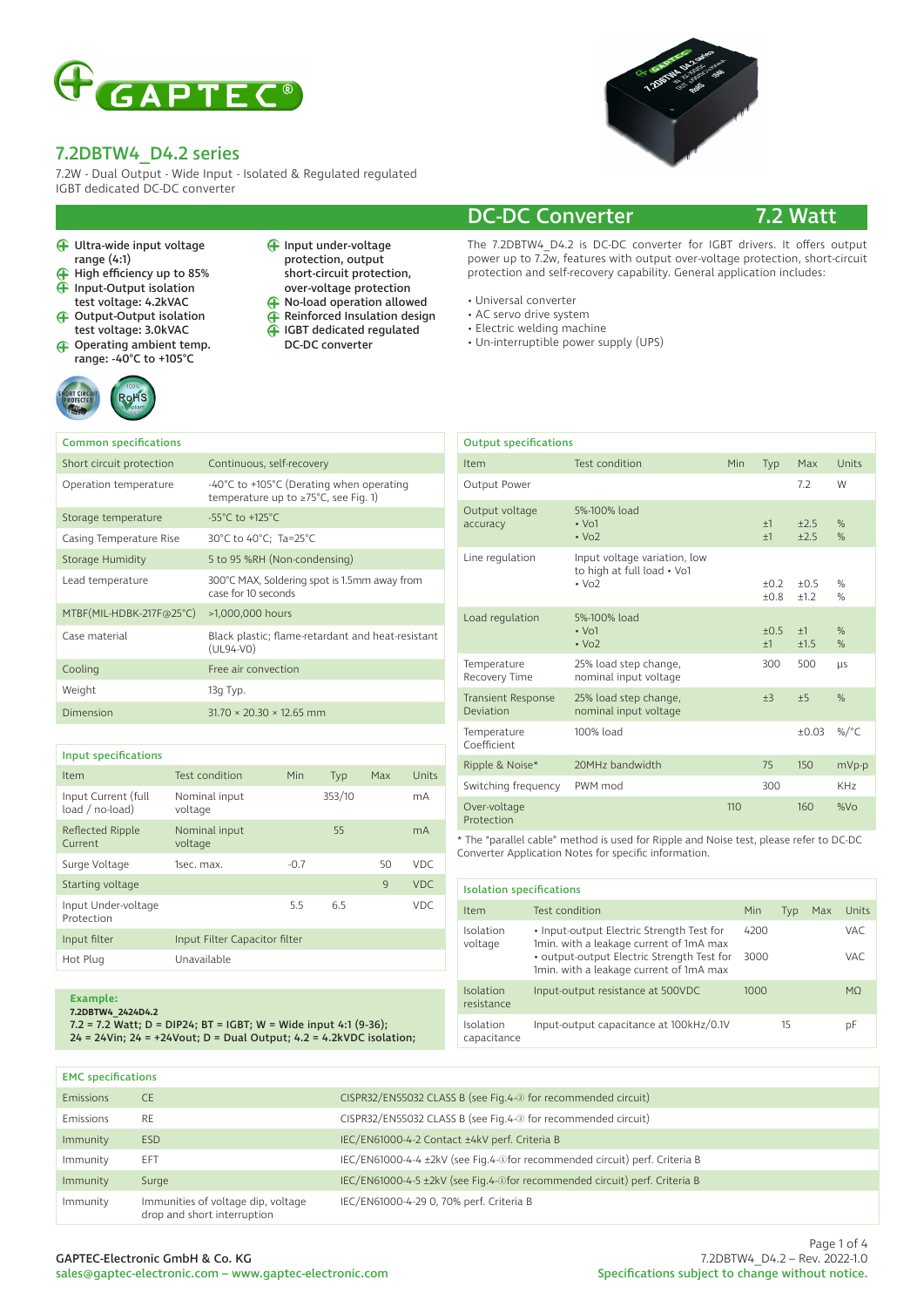

7.2W - Dual Output - Wide Input - Isolated & Regulated regulated IGBT dedicated DC-DC converter

## Product Selection Guide

| <b>Part Number</b> | Input Voltage<br>[VDC] | <b>Input Current</b><br>Full Load/No Load [mA,Typ] | <b>Output Voltage</b><br>[VDC, V <sub>0</sub> 1/V <sub>0</sub> 2] | <b>Output current</b><br>[mA, max./min.] | Efficiency @ Full Load<br>$\left[\%,{\rm{tvp}}\right]$ | Max. capacitive<br>Load* $[\mu$ F $]$ |
|--------------------|------------------------|----------------------------------------------------|-------------------------------------------------------------------|------------------------------------------|--------------------------------------------------------|---------------------------------------|
| 7.2DBTW4 2424D4.2  | $24(9-36)$             | 353/10                                             | 24/24                                                             | 150/0                                    | 85                                                     | 470                                   |

Notes: The specified maximum capacitive load value for positive and negative output is identical.

## Typical characteristics



**Efficiency** 



#### Efficiency VS Output Load(Vin=Vin-nominal)



#### Recommended circuit

All the DC-DC converters of this series are tested before delivery using the recommended circuit shown in Fig. 2. The load of positive and negative output is identical. Input and/or output ripple can be further reduced by appropriately increasing the input & output capacitor values Cin and Cout and/or by selecting capacitors with a low ESR (equivalent series resistance). Also make sure that the capacitance is not exceeding the max. capacitive load value of the product.



| Vin               | 24V        |
|-------------------|------------|
| Cin               | $100\mu F$ |
| Cout1             | $100\mu F$ |
| Cout <sub>2</sub> | $100\mu F$ |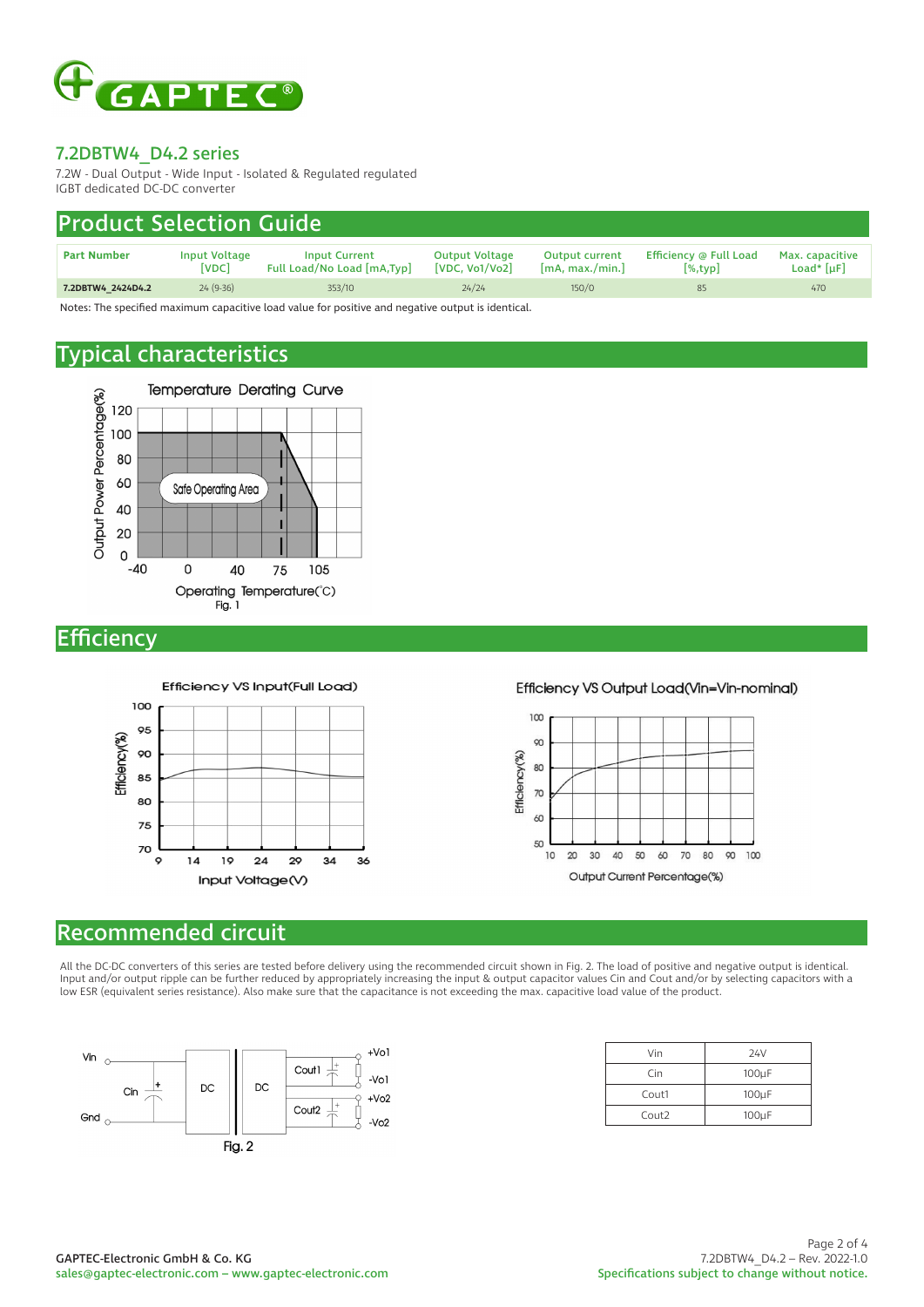7.2W - Dual Output - Wide Input - Isolated & Regulated regulated IGBT dedicated DC-DC converter

# Typical application

Application Notes

- 1. The wire between the converter and IGBT driver must as short as possible.
- 2. External filter capacitors should be connected as close as possible to the IGBT driver.
- 3. To ensure the high peak gate current, the filter capacitors should be electrolytic capacitor and ceramic capacitor collocation.
- 4. The output average power of the IGBT driver should be less than the output power of DC-DC module.

5. When driving the bridge circuit, the Main output Vo1 drives the lower tube, and the Supplement output Vo2 drives the upper tube. If it is reversed, the output voltage will be unstable.



| ۲1                                                                                                | 100uF/63V        |
|---------------------------------------------------------------------------------------------------|------------------|
| C <sub>2</sub> , C <sub>3</sub> , C <sub>4</sub> , C <sub>5</sub> R <sub>1</sub> , R <sub>2</sub> | 100uF/35V        |
| R1, R2                                                                                            | 15K <sub>O</sub> |
| D1, D2                                                                                            | 15V              |

# EMC compliance circuit



| Model            | 7.2DBTW4 2424D4.2                        |
|------------------|------------------------------------------|
| <b>FUSE</b>      | Choose according to actual input current |
| <b>MOV</b>       | 20D560K                                  |
| CO, C4           | 330uF/63V                                |
| C1               | 225K/50V                                 |
| C2, C3           | 475K/50V                                 |
| C5, C6           | 100uF/50V                                |
| CY1              | 102M/8kV                                 |
| LCM1             | 4.8mH/2A                                 |
| LCM <sub>2</sub> | 2.2mH/2A                                 |
| LDM1             | 15uH/2A                                  |

# Mechanical dimensions





Note:

Unit: mm [inch] Pin diameter tolerances: ±0.10mm [±0.004inch] General tolerances: ±0.5mm [±0.020inch]

THIRD ANGLE PROJECTION  $\bigoplus$ 



Note:Grid 2.54\*2.54mm

| Pin-Out |          |  |
|---------|----------|--|
| Pin     | Function |  |
| 1       | GND      |  |
| 10      | $-V01$   |  |
| 12      | $+V01$   |  |
| 13      | $+V02$   |  |
| 15      | $-V02$   |  |
| 74      | Vin      |  |